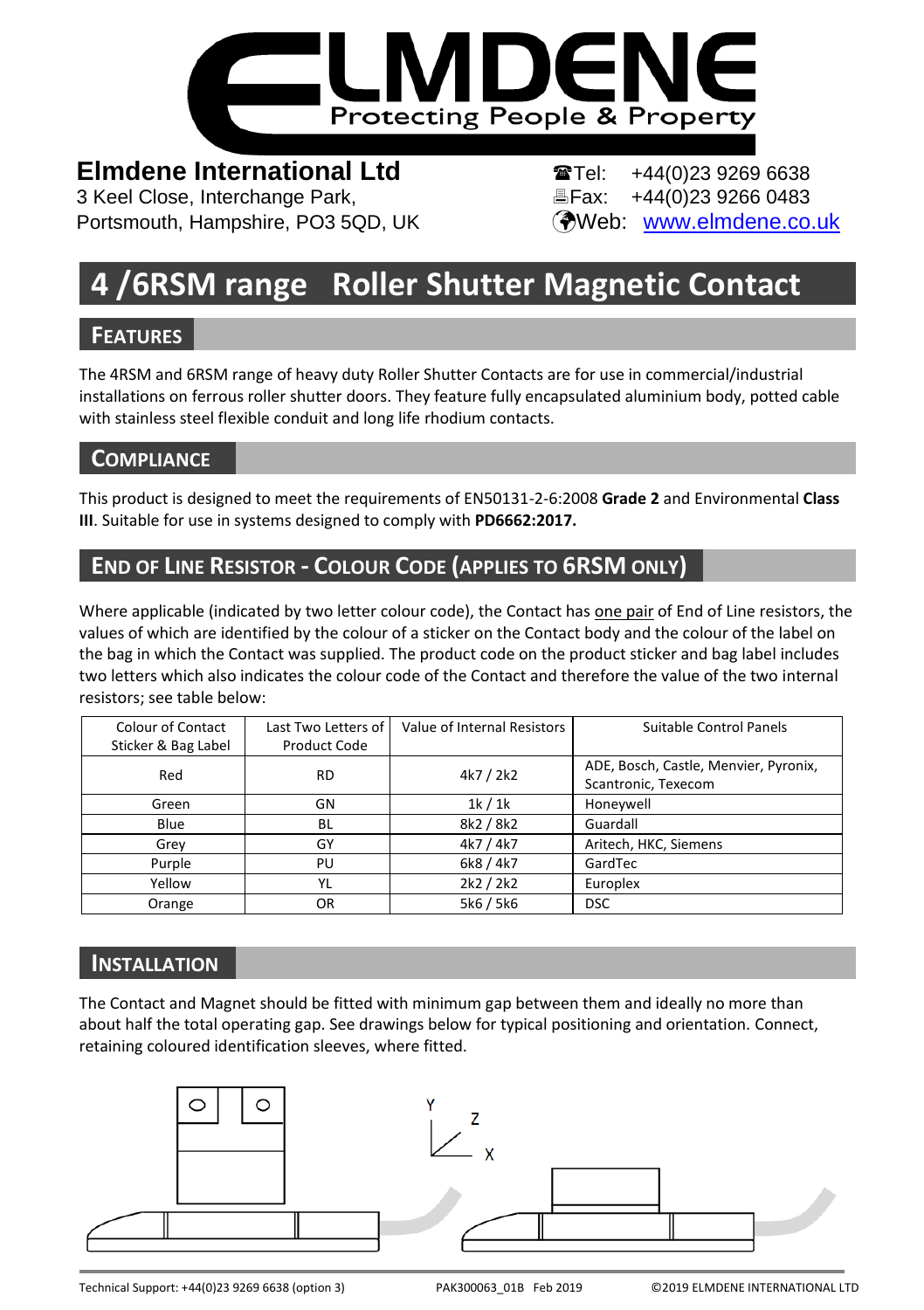

## **CONNECTION**

The Contact can be used in the following formats:

- Double pole (No Resistors) Single and double leaf doors Figures 1 & 2 (4RSM & 6RSM)
- Fully Supervised Loop Single and double leaf doors All panels except Guardall Figures 3 & 4 (6RSM only)
- Fully Supervised Loop Single and double leaf doors Guardall panels

#### **IMPORTANT**

**Do not shorten cable before reading the following paragraph.**

The contact wires can be identified as follows:

#### **4RSM**:

(a) Four solid colours: Black & Red – Contact pair, Yellow & Blue – Tamper pair.

(b alternative) Four white cores: 2 x stripped – Contact pair, 2 x unstripped – Tamper pair.

#### **6RSM**:

(a) Six solid colours: Black & Red – Contact pair, Yellow & Blue – EOL pair, White & Green – Tamper pair.

(b alternative) Six white cores:

Contact pair – Black & Red sleeves, EOL pair – Yellow & Blue sleeves, Tamper pair – White sleeves.

To shorten the overall cable length where sleeves are fitted, strip the sheath and slide the sleeves down the wires, then cut the cable to the required length, ensuring the coloured sleeves remain on the core wires.

### **Double Pole Wiring (4RSM or 6RSM) - No Resistors**

Figure 1: Single Leaf Door **Figure 2: Double Leaf Door** Figure 2: Double Leaf Door



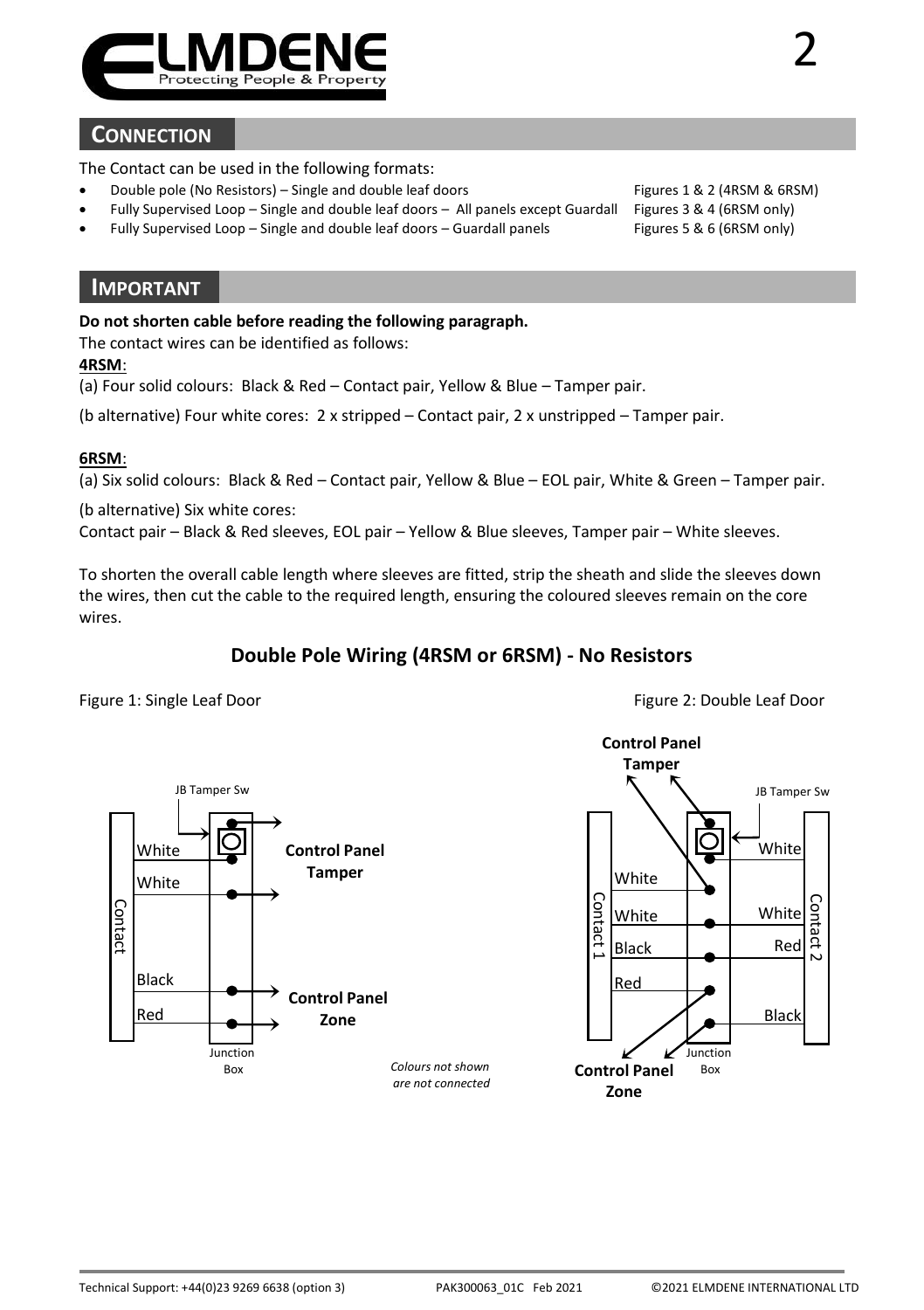

Figure 3: Single Leaf Door **Figure 4: Double Leaf Door** Figure 4: Double Leaf Door



**Fully Supervised Loop (6RSM only) – Guardall Panels**

Figure 5: Single Leaf Door **Figure 6: Double Leaf Door** Figure 6: Double Leaf Door